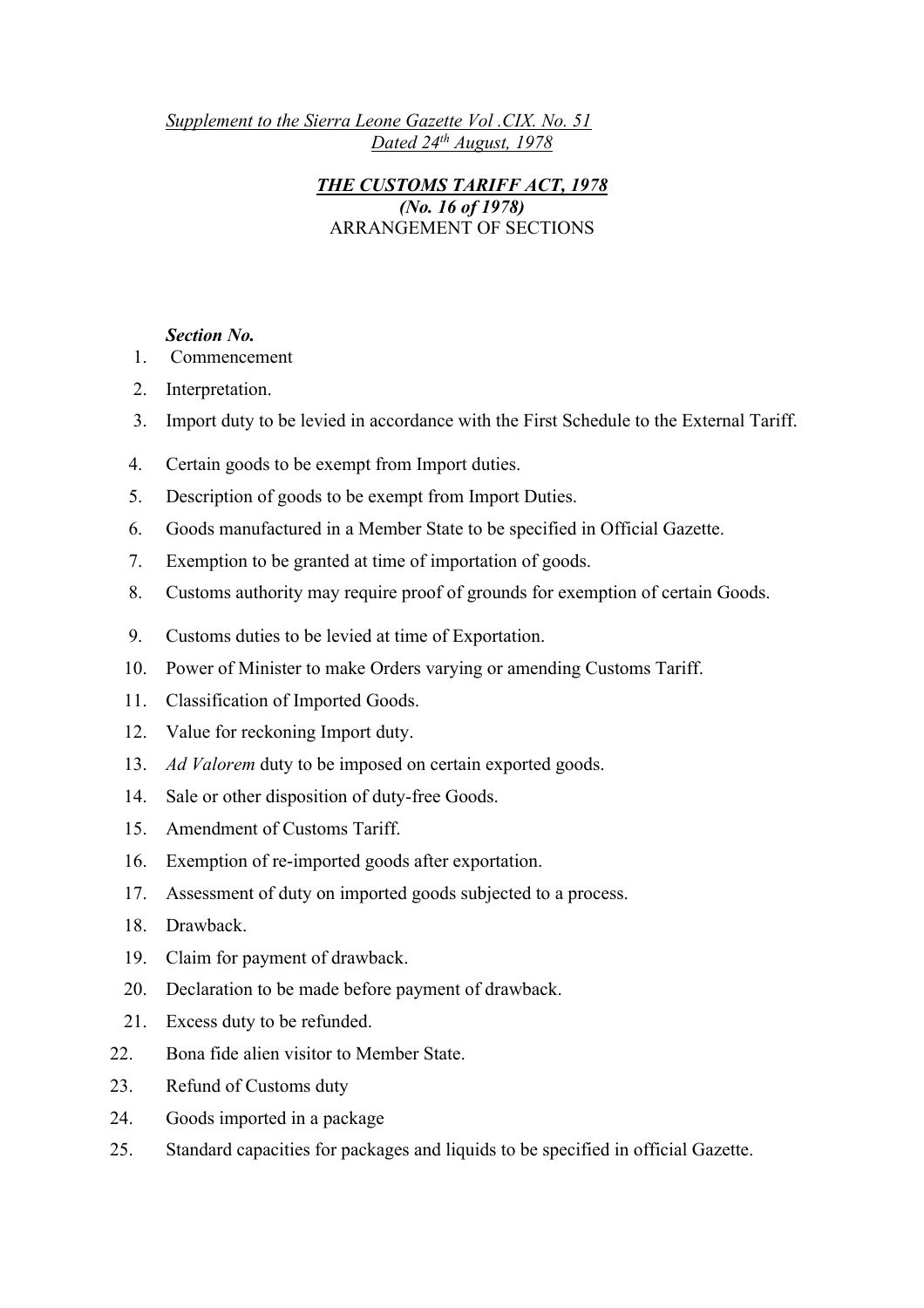- 26. Calculation of duty when net weight of goods is not known.
- 27. Effect of administrative directive by Minister.
- 28. Power of Customs authority to make Regulations.
- 29. Rates of Exchange.
- 30. Declaration of goods for Customs and statistical purposes.
- 31. Power of Ministers of Member States to make Regulations.
- 32. Repeal and Savings.

The Schedule.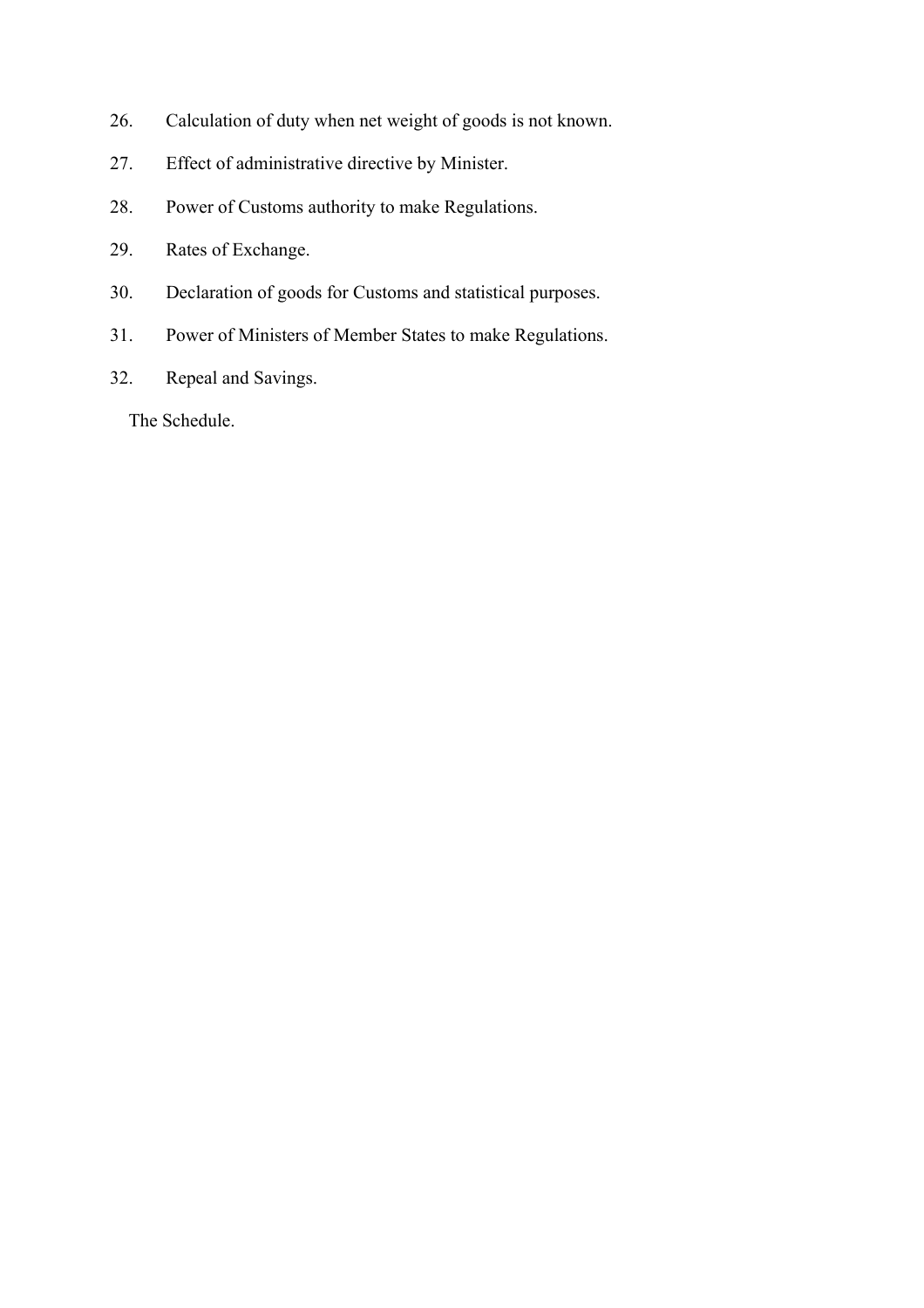Signed this *22n*<sup>d</sup> day of *August*, 1978.

 SIAKA STEVENS,  *President.*

No. 16 1978

L  $\overline{a}$ 

*Sierra Leone*

 **The Customs Tariff Act, 1978 Short title** Being an Act to make new Provisions for the Law relating to Customs Tariff, to incorporate the Eleventh Protocol to the Mano River Union Declaration signed by the Member States of the Mano River Union; and for connected purposes<br> $24<sup>th</sup>$  August, 1978.] Date of commencement.

BE IT ENACTED by the President and Members of Parliament in this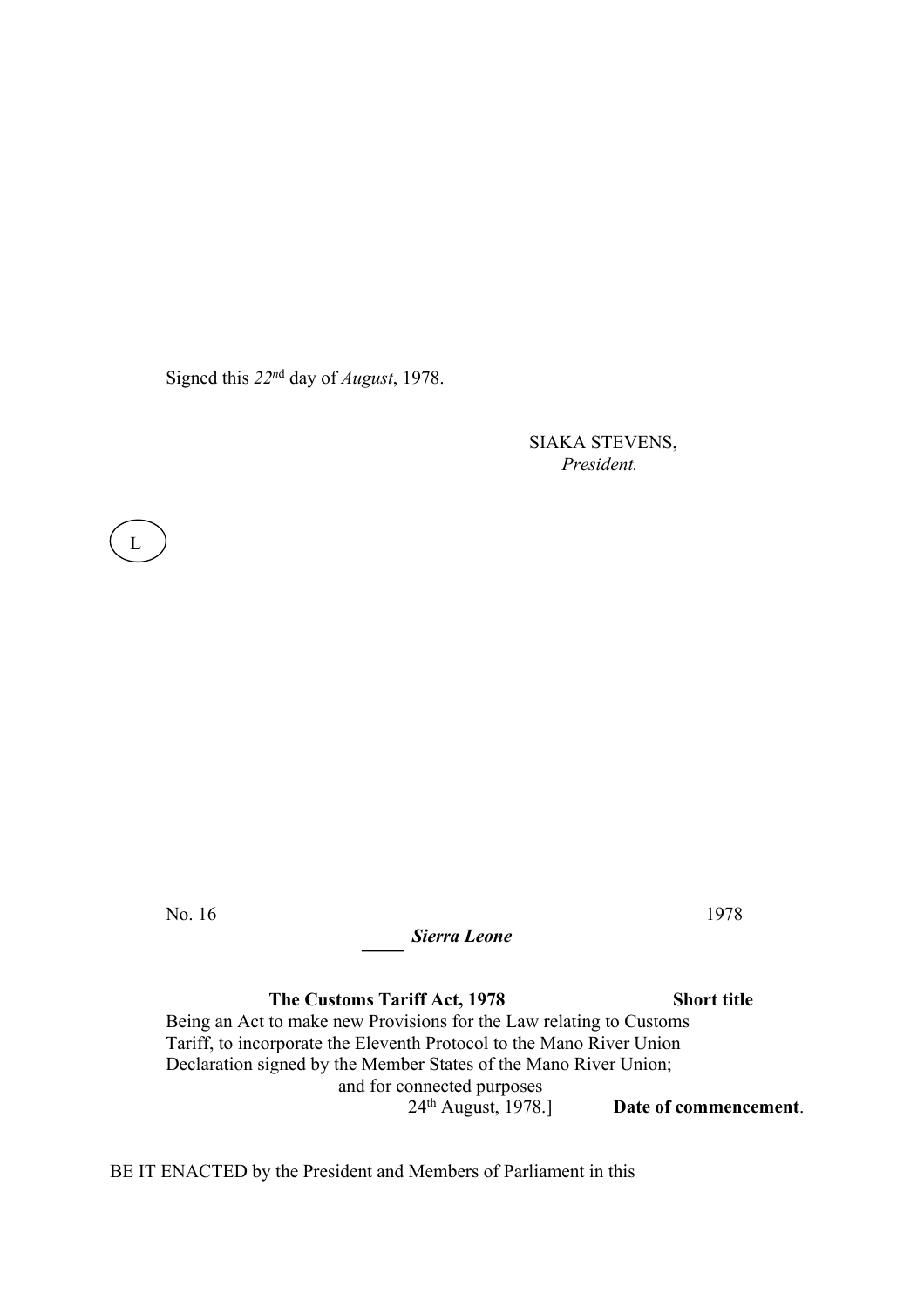Present Parliament assembled, as follows:-

 1. This act shall come into operation on such date as the Minister shall fix by Notice published in the Gazette

 2. In this Act unless the context otherwise requires - "Central Bank" means the Central Bank of Sierra Leone; "Commission" means the Union Commission on Industry and Trade;

 "Customs Authority" means the person who, for the time being is the Comptroller or Commissioner of Customs or any other person authorized or empowered in that behalf;

 "Duty" means duty of Customs leviable under appropriate National Legislation;

 "Export" means to take or cause to be taken out of a Member State "External Tariff" means the External Tariff of the Republic of Sierra Leone which shall form the schedule to this Act;

 "Goods" includes Vessels, Aircrafts and Vehicles, Stores, Baggage, Currency and negotiable instruments and any other kind of moveable property;

 "Import" means to being or cause to be brought into a Member State from a place outside a Member State;

"Member State" means the Republic of Liberia or the Republic of Sierra Leone and includes any area adjacent to the territorial Waters of the Member State over which it may exercise rights, in accordance with international law which governs the use and exploitation of the sea-bed, the subsoil and any natural resources thereof;

"Minister" means the Minister for the time being charged with responsibility for matters relating to Finance;

 "Proper Officer" means any officer who has been authorized or appointed by the Customs Authority to perform any act or carry out any duty in its behalf;

 "Protocol" means the Eleventh Protocol to the Mano River Union Declaration;

 "Stores" means articles for use in a ship or aircraft or for Sale by retail to persons carried therein and includes Fuel and Spare parts and other articles of equipment, whether or not for immediate fitting;

"Transit" means transit through one or more Member State;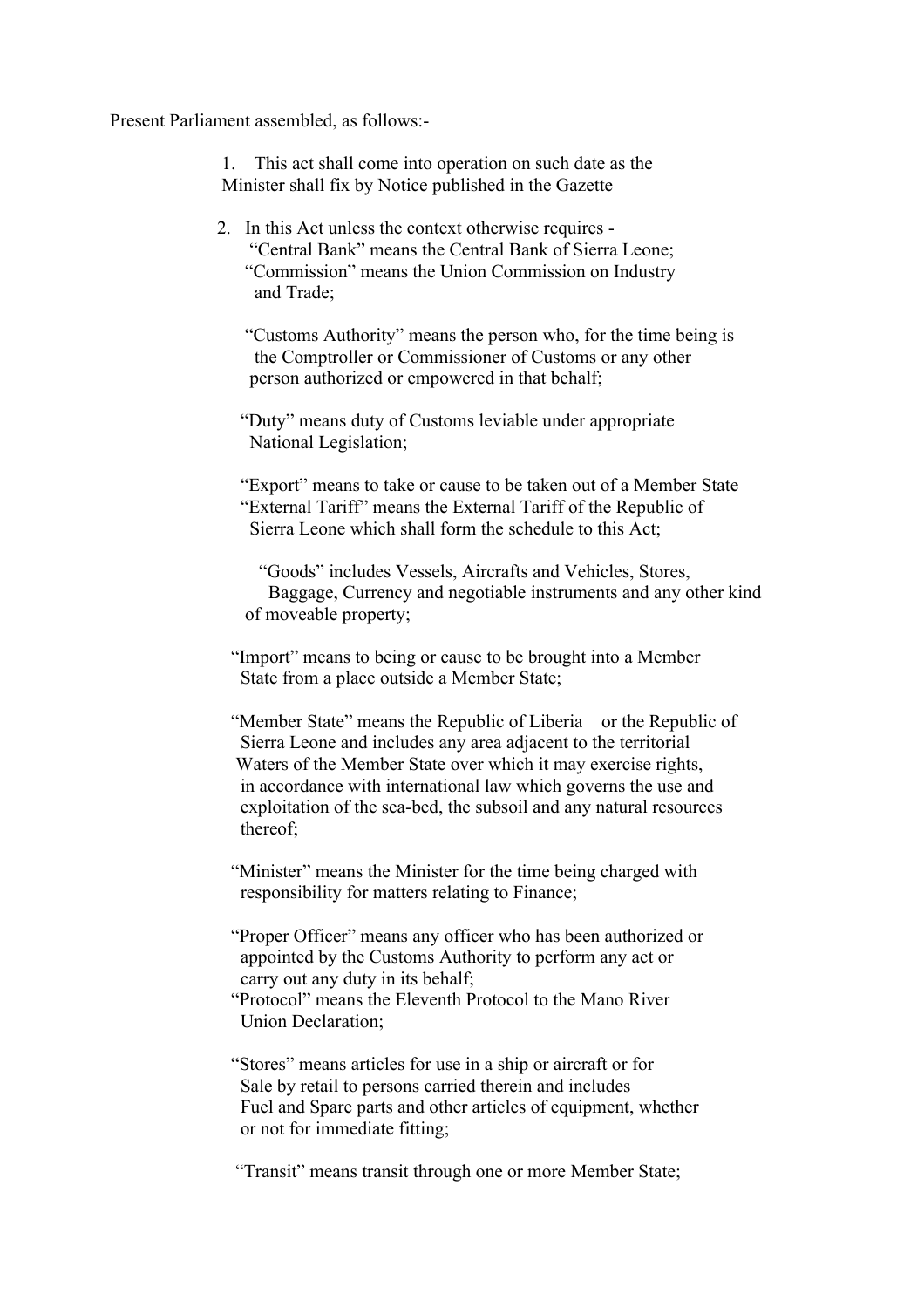"Transhipment" means goods in transhipment through one or more Member States;

"Mano river Union Vessel or Factory Ship:, alias "MRU Vessel" and "MRU, Factory Ship" shall mean only a vessel or a ship – which is registered in a Member State which sails under the flag of a Member State; which is at least fifty percent owned by nationals of the Member States or by a Company or firm with its Head office in a Member State, and of which the Manager, the Chairman at the Board of Directors or of the Supervisory Board and the majority of the members of such Boards are nationals of a Member State and of which, in addition, in the case of partners' tips or limited companies at least half of the capital is owned by a Member State or by public bodies on nationals of the Member States; of which the Captain and Senior Officers are all nationals of the Member States; and of which at least seventy-five percent of the Crews are nationals of the Member States.

 3. Except as otherwise provided in this Act or any other law **Import duty** for the time being in force, duties of Customs shall be levied **to be levied** at the time of importation on any goods specified in the **in accordance** First Schedule to the External Tariff, which forma the Schedule **with the First** to this act, such rates of duties as shall be specified therein. **Schedule to**

 4. Goods originating within one Member State of the Mano River Union State which shall be consigned directly to **Certain goods**  Leone shall be admitted without payment of Customs import **to be exempt** Duties; **from Import**

 Provided that this section shall not come into force until such time as the Common Excise rates shall have come into operation.

 5. Goods originating in a Member State shall with the **Description** exception of paragraphs (g) and (h) be taken to mean - **of goods to be**

- (a) mineral products extracted within its territory;
- (b) vegetable products harvested therein;
- (c) live animals born and raised therein;
- (d) products derived from live animals raised therein;
- (e) products obtained by hunting or fishing carried on therein;
- (f) products of sea-fishing and other products taken from the sea by MRU Vessels.
- (g) products made on board MRU's Factory Ships exclusively from products referred to in paragraph (f);

 **the External** *Tariff.* **Tariff.** 

**Duties. Duties**.

 **exempt from Import Duties**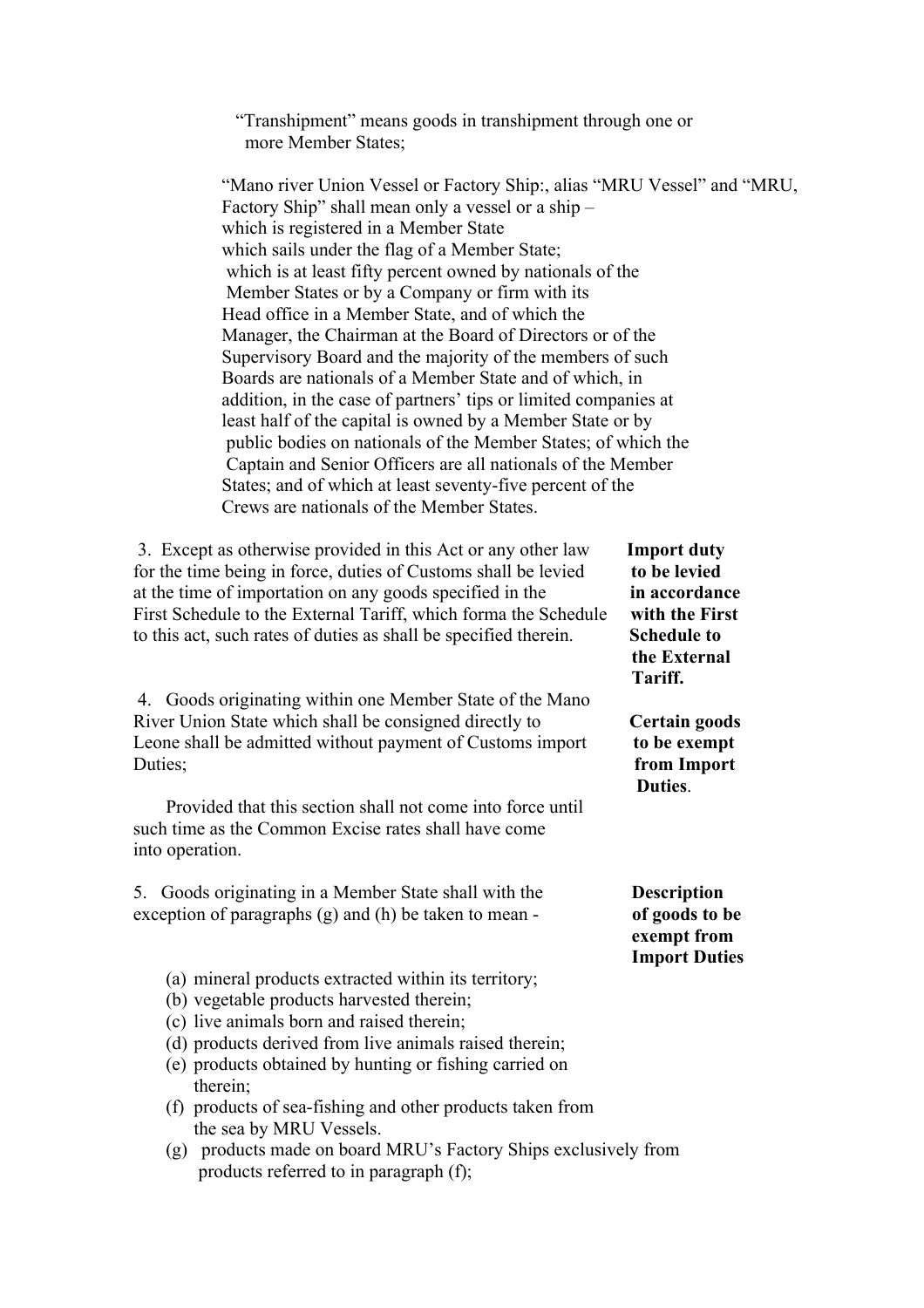|          |  | (h) products taken from the sea-bed, or beneath the sea-bed outside territorial waters, |
|----------|--|-----------------------------------------------------------------------------------------|
|          |  | if the Member State has for the purpose of exploitation, exclusive rights to soil or    |
| subsoil: |  |                                                                                         |
|          |  | (i) weste and soren products dorived from menufacturing operations and used articles    |

- (i) waste and scrap products derived from manufacturing operations and used articles collected therein and fit only for recovery of raw materials;
- (j) goods which are produced therein exclusively from goods referred to in paragraphs (a) to  $\overrightarrow{I}$  inclusive or from their derivatives at any stage of production;
- (k) goods manufactured therein using imported raw materials or intermediate products.

| Goods manu-<br>factured in a<br><b>Member</b><br><b>State to be</b><br><b>Specified in</b><br><b>Official</b><br>Gazette. | 6. The Commission shall specify by notice in the Official<br>Gazette or its equivalent in each Member State those classes or<br>descriptions of goods in each Member State which shall in accordance<br>with section 5 be deemed to be goods manufactured in that State.<br>Such specification shall be in a form sufficient to enable the goods<br>to be classified by the Customs Authority in the Member State<br>of Importation. |
|---------------------------------------------------------------------------------------------------------------------------|--------------------------------------------------------------------------------------------------------------------------------------------------------------------------------------------------------------------------------------------------------------------------------------------------------------------------------------------------------------------------------------------------------------------------------------|
| <b>Exemption</b><br>to be granted<br>at time of<br>importation<br>of goods.                                               | Except as otherwise provided for in this Act or any other<br>7.<br>law for the time being in force, exemption from payment of duties of<br>Customs shall be granted at the time of importation of any goods<br>specified in the Second Schedule to the External Tariff which forms<br>the Schedule to this Act.                                                                                                                      |
| <b>Customs</b><br><b>Authority</b><br>may require<br>proof of<br>grounds<br>for exemp-<br>tion of cer-<br>tain Goods.     | Whenever any goods are made conditionally exempt from duty by<br>8.<br>reason of any special circumstances, they shall be exempted only upon a<br>claim for exemption being made by the importer to the Customs<br>Authority which may require the production of evidence as to the special<br>use or circumstance as ground for exemption or be otherwise satisfied.                                                                |
| <b>Customs</b><br>Duties to be<br>levied at<br>time of<br><b>Exportation.</b>                                             | Except as otherwise provided for in this Act or in any<br>9.<br>other Law for the time being in force, duties of Customs shall<br>be levied at the time of exportation on any goods as specified in the<br>Third Schedule to the External Tariff which forms the Schedule to<br>This Act, at such rates of duties as shall be specified therein.                                                                                     |
| Power of<br><b>Minister to</b><br><b>Make Orders</b><br>Varying or<br><b>Amending</b><br><b>Customs</b><br>Tariff.        | 10. (1) The Minister may be Order published in the Gazette -<br>(a) impose with or without qualifications, conditions,<br>limitations or exemptions, import or export duties of<br>Customs:                                                                                                                                                                                                                                          |
|                                                                                                                           | (b)<br>amend, suspend, vary or terminate existing import and export                                                                                                                                                                                                                                                                                                                                                                  |

duties of Customs;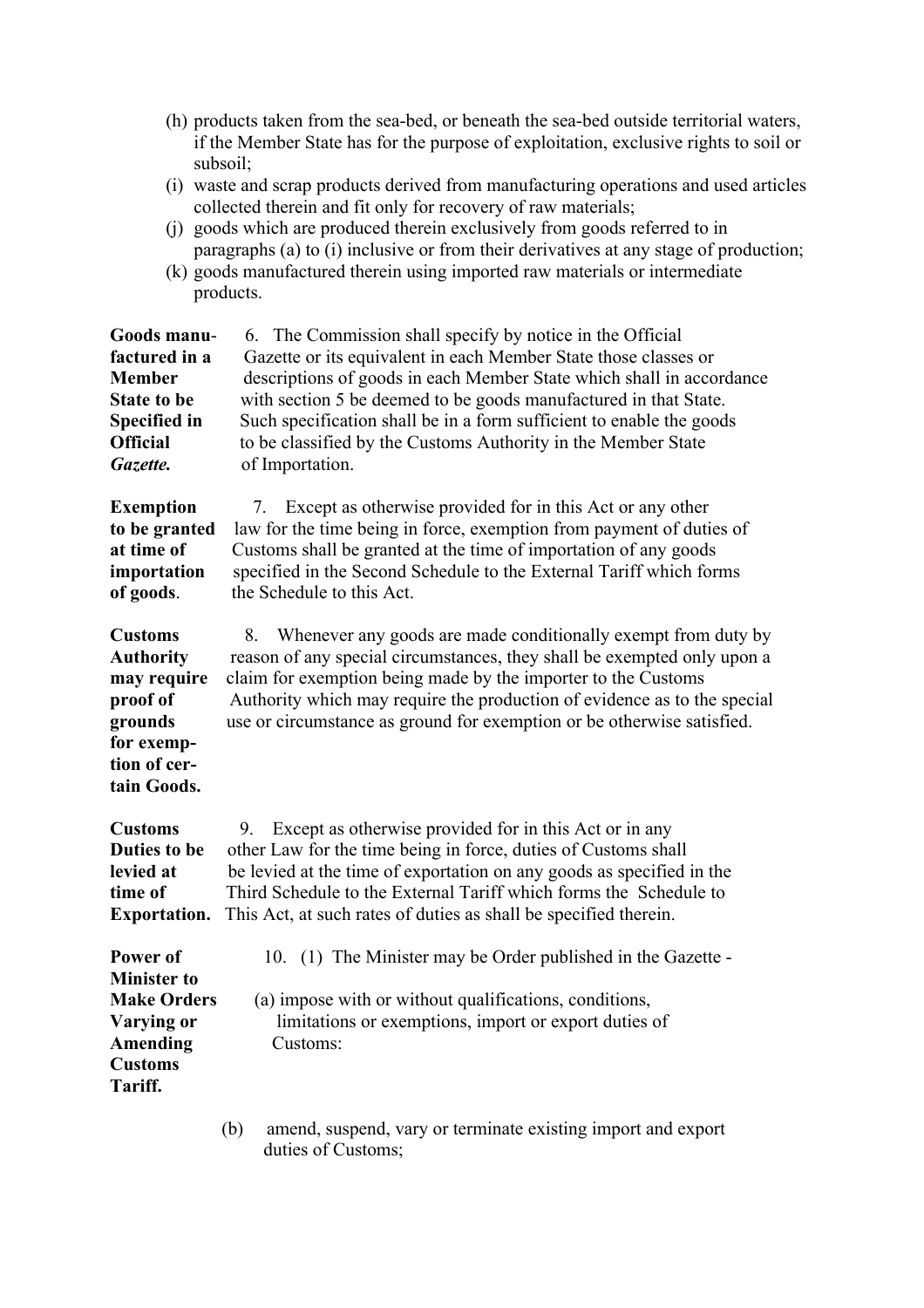(c) amend or vary the tariff descriptions, and statistical numbers and /units of quantity of the Customs Tariff, forming the Schedule to this Act:

Provided that the Minister shall have regard to the Convention on the Nomenclature for the Classification of goods in Customs Tariffs and the Standard International Trade Classification in making any amendment to the Schedule on the Common External Tariff.

(2) Every Order made under this section shall, within twenty-one days from the first day of the next session of Parliament after its publication or if Parliament is in session within twenty-one days of its publication, be submitted to Parliament and Parliament may by resolution confirm, attend vary or revoke such Order, and upon publication of such resolution in the Gazette the resolution shall have effect and the said Order shall then expire. If the Order be not submitted within the said twenty-one days to Parliament for confirmation it shall *ipso facto* expire.

(3) Where an Order under paragraph (a) of sub-section (1) or any amendment under paragraph (b) of sub-section (1) have the effect of reducing or revoking the duties on any goods, any person by whom such goods are entered shall -

- (a) in the case of reduced duty, pay the reduced duty thereon and in addition shall –
	- (i) pay to the Comptroller an amount equal to the difference between the duty payable immediately before the coming into effect of the amendment and the reduced duty payable under the amendment, or
	- (ii) give security to the Comptroller by Bond or otherwise for such amount;
- (b) in the case of revoked duty
	- (i) pay to the Comptroller an amount equal to the duty payable immediately before the coming into effect of the amendment, or
- (4) All payments made under sub-section (3) shall be brought into account as duties of Customs.

|        | <b>Classification</b> 11. Imported goods shall be classified in accordance with |  |
|--------|---------------------------------------------------------------------------------|--|
|        | of Imported the Schedule on the Common External Tariff.                         |  |
| Goods. |                                                                                 |  |

| <b>Value for</b> | 12. Imported goods shall be valued for Customs purposes as follows |
|------------------|--------------------------------------------------------------------|
| reckoning –      |                                                                    |
| Import duty.     |                                                                    |

(a) The value of any imported goods shall be taken to be the normal price, that is to say, the price which they would fetch at the time referred to in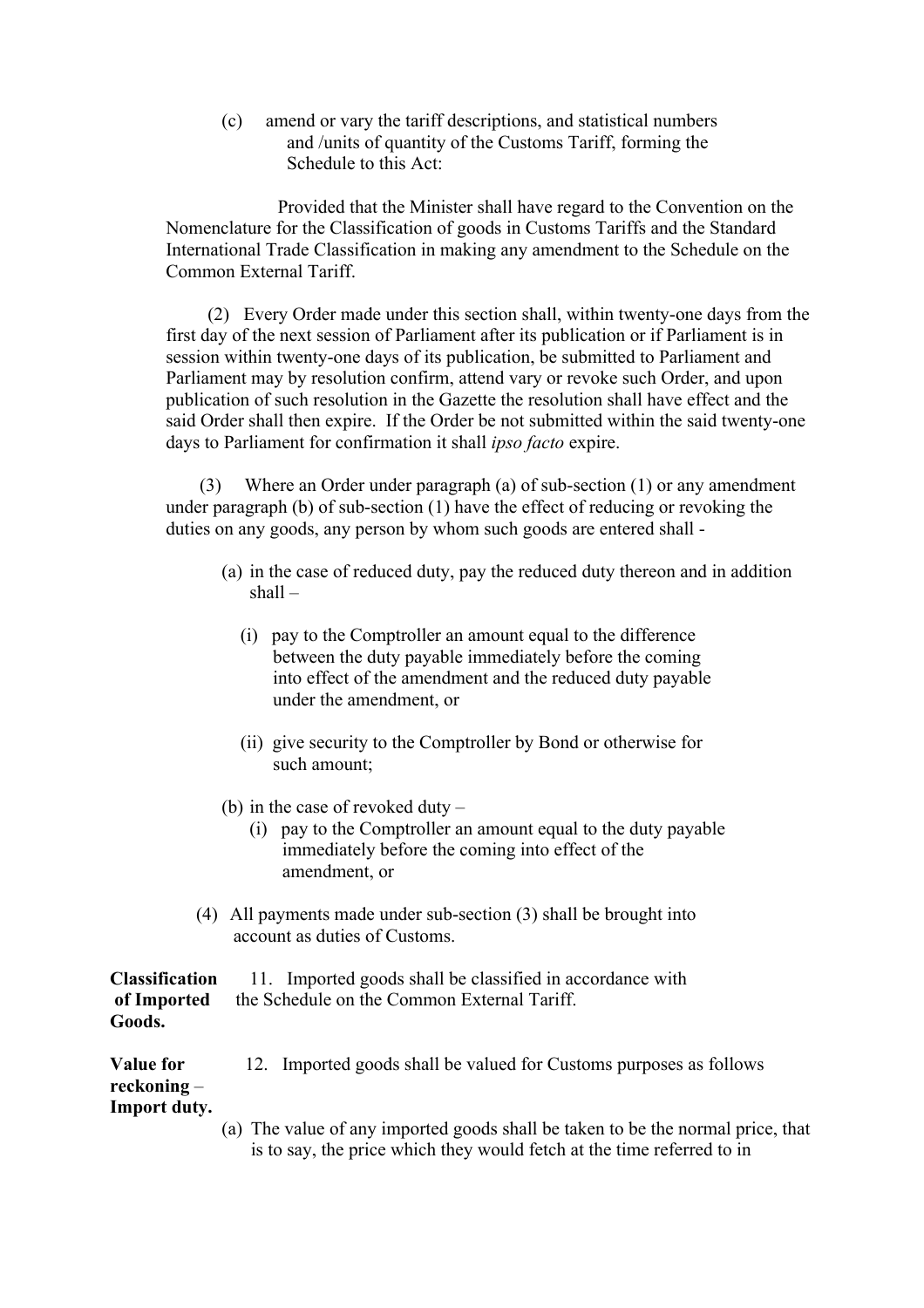paragraph (f) on a sale in the open market between a buyer and a seller independent of each other.

- (b) The normal price of any imported goods shall be determined on the following assumptions –
	- (i) that the goods are delivered to the buyer at the port or place of introduction into a Member State;
	- (ii) that the seller bears all costs, charges and expenses incidental to the sale and to the delivery of the good at the port or place of introduction, which are included in the normal price;
	- (iii) that the buyer bears any duties or taxes applicable in the Member State which are not included in the normal price.
- (c) A sale in the open market between a buyer and a seller independent of each other pre-supposes that –
	- (i) the price is the sole consideration;
	- (ii) the price is not influenced by any commercial, financial or other relationship, whether by contract or otherwise, between the seller or any person associated in business with him and the buyer or any person associated in business with him other than the relationship created by the sale itself;

 (iii) no part of the proceeds of any subsequent resale, or other disposal or use of the goods will accrue either directly or indirectly, to the seller or any person associated in business with him;

- (d) Two persons shall be deemed to be associated in business with one another if, whether directly or indirectly, either of them has any interest in the business or property of the other or both have a common interest in **a**ny business or property or a third person has an interest in the Business of Property of both of them:
- (e) When the goods to be valued are –

(i) manufactured in accordance with any patented invention or are goods to which any protected design has been applied, or

(ii) imported under a foreign trade mark, or

(ii) imported for sale, other disposal or use under a foreign trade mark, then the normal price shall be determined on the assumption that it includes the value of right to use the patent design or trade mark in respect of the goods.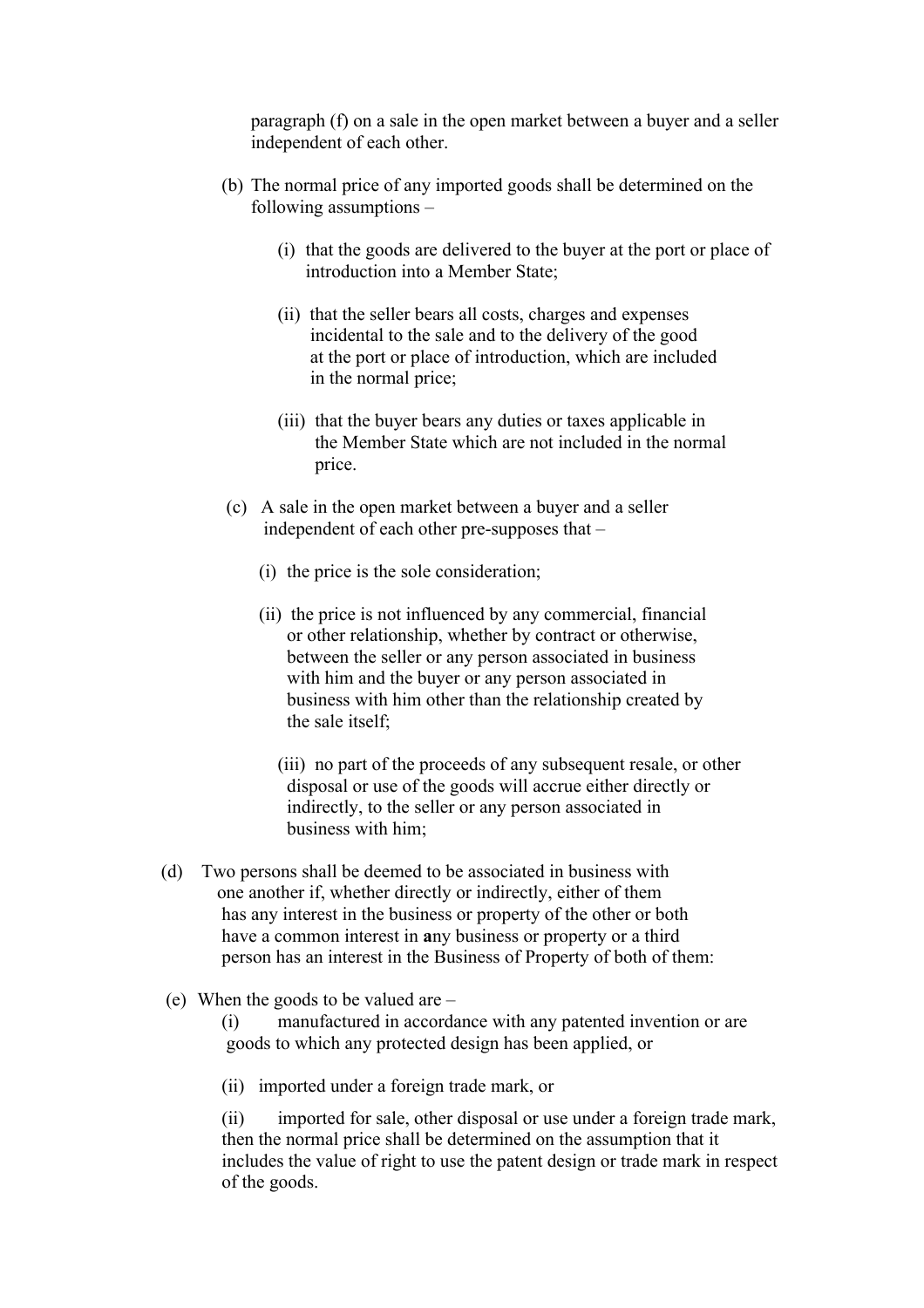(f) For the purpose of paragraph (a) the material time for Valuation shall be  $-$ 

 (i) for goods declared for direct home use, the date on which entry on the proper fort is delivered to the Customs Authority;

(ii) for goods declared for warehousing the date of formal declaration to the Customs Authority;

(iii) for goods imported as baggage, the date of formal declaration to the Customs Authority;

(iv) for any goods which have been exempted from duty under any enactment and are subsequently diverted in accordance with law to a use other than an exempt use, the date the entry for such use is delivered to the Customs Authority;

(v) in any other case, the date on which the goods arrive within the territorial limits of the Member State and where this date cannot be established, such approximate date as shall be determined by the Customs Authority.

 13. Where no specific value is fixed by law for the purpose of *Ad valorem* levying duties of Customs on exported goods, an *ad valorem* duty to be **duty to be** duty shall be assessed by taking the market value of such goods at **imposed on** the time of export. The market value shall be taken to be the price **certain expor** at which the exported goods are freely sold to a purchaser abroad **ted goods**. or, in the absence of sales, offered for sale in the ordinary course of trade at the place of export. The market value shall include the cost of containers and coverings of whatever nature and all other costs, charge and expenses incurred at the place of export before the actual shipment of such goods.

| Sale or other<br>disposition<br>of duty-free<br>Goods. | 14. Whenever any person or an organization or institution<br>who qualifies or duty-free privileges desires to sell or otherwise<br>dispose of any goods which have been imported or delivered free<br>of duty under any legal provision or in respect of which a refund<br>of duty paid has been allowed, such sale or disposition shall be<br>subject to $-$ |
|--------------------------------------------------------|---------------------------------------------------------------------------------------------------------------------------------------------------------------------------------------------------------------------------------------------------------------------------------------------------------------------------------------------------------------|
|                                                        | (a) the consent of the Customs Authority;                                                                                                                                                                                                                                                                                                                     |
|                                                        | (b) the fulfillment of such terms as to payment of duty not<br>exceeding the amount which would have been payable<br>if the goods at the time of the desired sale or disposition<br>were imported for the first time; and<br>(c) made freely available for sale to the public.                                                                                |
| Amendment<br>of Customs<br>Tariff.                     | 15. Any Order amending the Customs Tariff shall be -<br>(a) published in the Sierra Leone Gazette;<br>(b) exhibited at the Customs House of Sierra Leone in<br>a place to which the public has free access during Govern-<br>ment office hours; and                                                                                                           |
|                                                        | (c) made freely available for sale to the public.                                                                                                                                                                                                                                                                                                             |
| <b>Exemption</b><br>of re-impor-                       | 16. (1) Whenever goods, whether originating in a Member<br>State or not, of a kind chargeable with duties of Customs is                                                                                                                                                                                                                                       |
|                                                        |                                                                                                                                                                                                                                                                                                                                                               |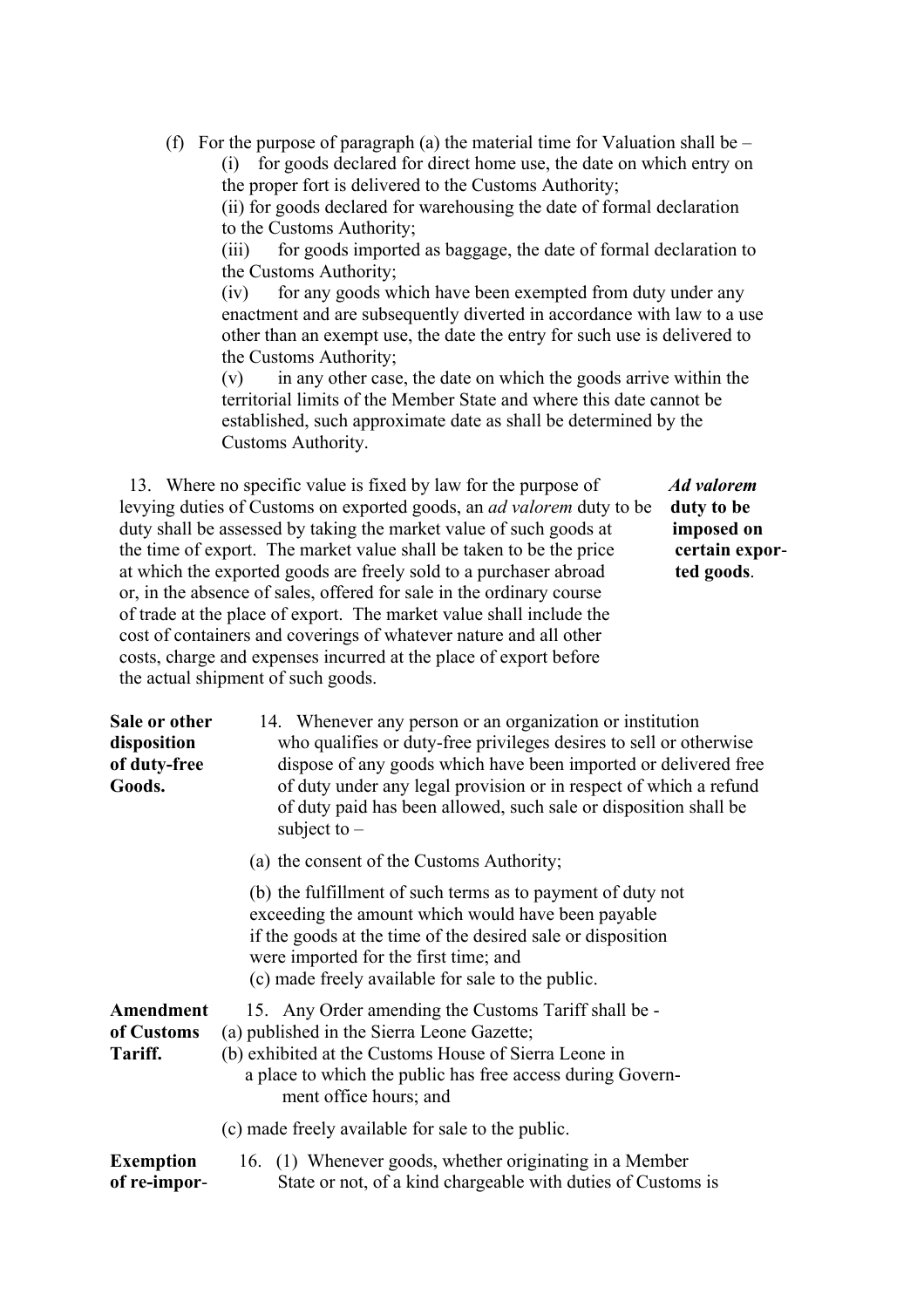| ted goods<br>after expor-<br>tation. | re-imported into a Member State after exportation there from, such<br>shall, unless the contrary is expressly stated in the Act or Order by<br>which such duty is imposed, be exempt from such duty on such<br>re-importation if it is shown to the satisfaction of the Customs<br>Authority either - |  |  |
|--------------------------------------|-------------------------------------------------------------------------------------------------------------------------------------------------------------------------------------------------------------------------------------------------------------------------------------------------------|--|--|
|                                      | (a) that such goods had not been imported prior to their<br>exportation, or                                                                                                                                                                                                                           |  |  |
|                                      | (b) that such goods had been imported prior to their exportation<br>and were not at the time of such importation liable to duties<br>of Customs, or                                                                                                                                                   |  |  |
|                                      | (c) that such goods had been imported prior to their exportation<br>and that all duties of Customs with which it was chargeable<br>and either no drawback of duties had been allowed on such<br>exportation or all drawback so allowed had been repaid<br>to the Customs Authority; and               |  |  |
|                                      | (d) that such goods had not undergone a process while outside<br>the Member State which would make them liable to a duty<br>of Customs under the provisions of section 17.                                                                                                                            |  |  |
|                                      | (2) This section shall not apply to goods in the manufacture or production of<br>which there has been used any imported component which it had been<br>imported at the date of re-importation of the goods would be chargeable with a<br>duty of Customs, unless -                                    |  |  |
|                                      | (a) no duty was chargeable on such component at the time of its original<br>importation, or that any such duty then chargeable had been paid; and                                                                                                                                                     |  |  |
|                                      | (b) no drawback of any such duty was paid on exportation of the goods or that<br>any such drawback has been repaid to the Customs Authority.                                                                                                                                                          |  |  |
|                                      | (3) Goods which have been imported and exported by way of transit or<br>translations and an tamp around x imported with any normal of duty with a view                                                                                                                                                |  |  |

transhipment or temporarily imported without payment of duty with a view to their re-exportation only shall not be deemed to have been imported or exported for the purpose of subjection (1).

 17. (1) whenever goods which are of a kind chargeable on **Assessment of** importation into a Member State with duties of Customs are **Duty on Import** exported and are subsequently re-imported after having been **goods subjected** subjected to any process whether of repair or further manufacture **to a process**. outside a Member State and would, if they had not been subjected to such process, be exempt from duty on such re-importation then in every such case –

(a) if the form or character of such goods has in the opinion of the Customs authority been substantially changed by such process, duty shall be charged on the full value of such goods on importation;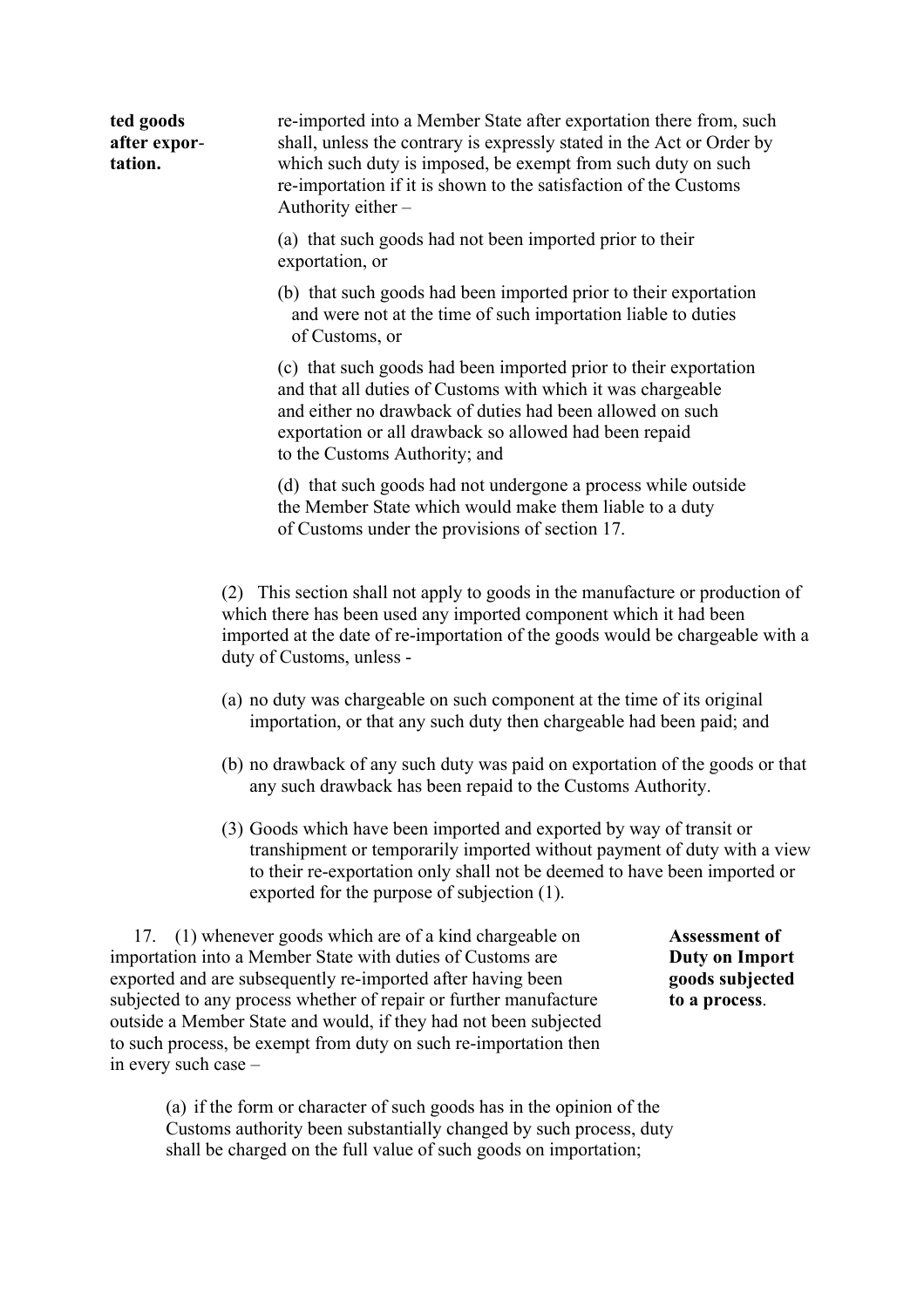- (b) if the form or character of such goods has, in the opinion of the Customs authority, not been substantially changed by such process, duty shall be charged only on the amount by which in the opinion of the Customs authority the value of the goods at the time of exportation was increased by subjection to such process;
- (c) when computing the amount by which the value of the goods has been increased by subjection to a process, the Customs authority may, if it thinks fit, fix the amount by reference to the sum which is shown to its satisfaction to have been paid for the process on such goods.

(2) Photographic and cinematographic films exposed in a Member State and developed or printed abroad shall be exempt from duty on importation.

(3) Nothing in this section shall operate to affect in any ways any legal exemption from specified duties of Customs conferred by law on the importation into a Member State of goods which have been exported from that Member State for the purpose of being subjected to and have been so subjected to, any process, outside that Member State for which such exemption is allowed.

(4) Duty shall not be payable on any goods re-imported into a Member State when it shall have been shown to the satisfaction of the Customs Authority that the goods had been exported to the other Member State and repaired, processed or subjected to further manufacture in that state.

**Drawback:** 18. (1) Subject to the other provisions of this section, drawback shall be allowed on –

- (a) goods incorporating imported components, and
- (b) goods produced or manufactured from imported materials or goods in the manufacture of which such imported materials have been used, when import duty has been paid on such components and materials and not drawn back and when such goods are either exported to a Third Country, or deposited on a bonded warehouse or free zone for exportation to a Third Country or for shipment as stores.
	- (2) In the case of goods referred to in paragraph (a) of subsection  $(1)$  –
- (a) drawback shall, except as otherwise provided, be equal to the duty paid on the imported component is incorporated in the goods;
- (b) drawback shall not be allowed unless the goods are exported or deposited in a Customs bonded warehouse or free zone for the purpose of export by the importer of the goods or any one who has taken delivery of the goods direct from the importer, or anyone who has taken delivery of the goods incorporating such imported article direct from either one of the afore-mentioned persons;
- (c) drawback shall not be allowed if the imported components have been used, other than for normal testing.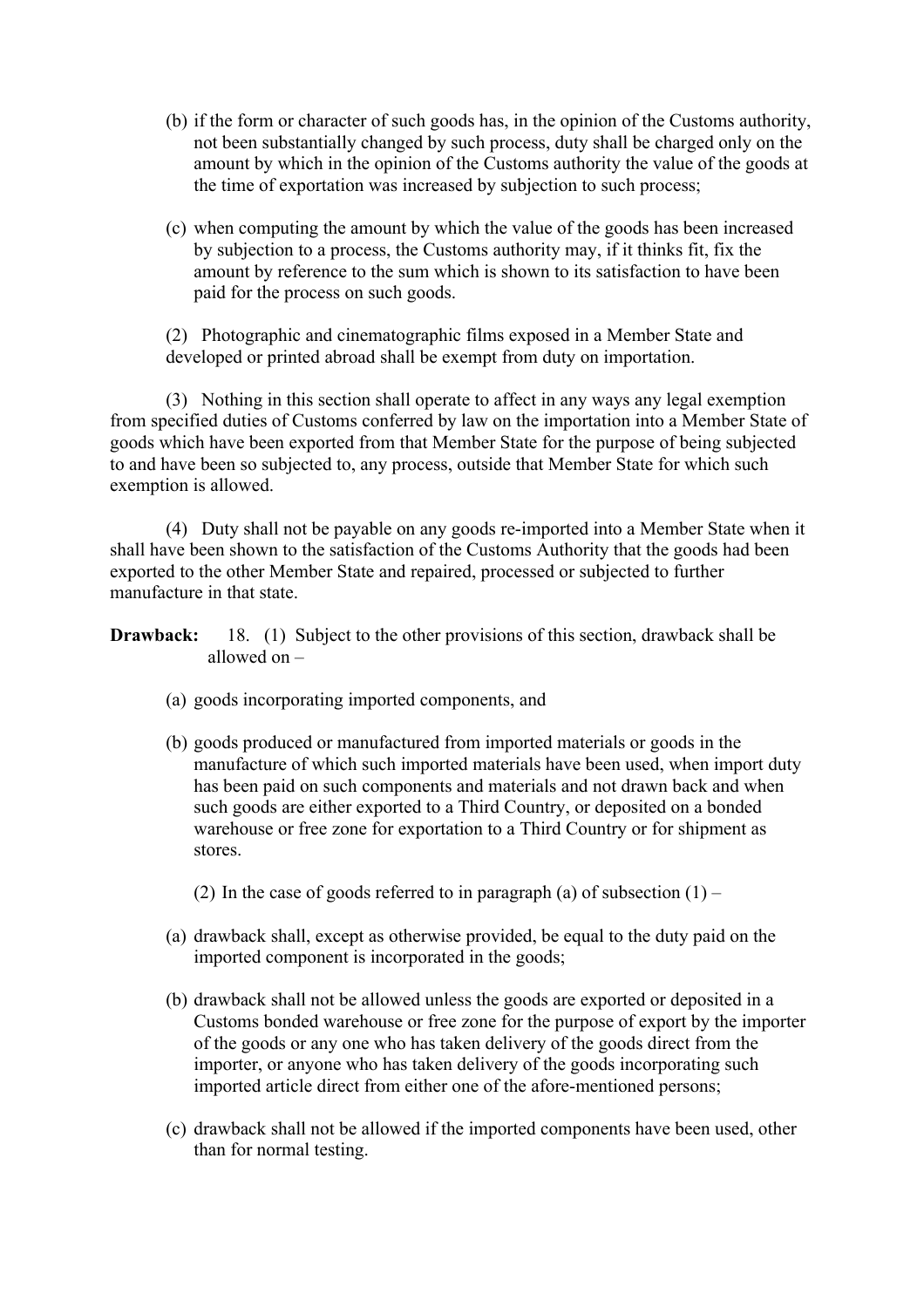- (3) In the case of goods referred to in paragraph (b) of subsection (1) -
- (a) drawback shall, except as otherwise provided, be equal to the duty paid on the imported materials used in the manufacture of the goods;

Provided that on receipt of an application for an amount of drawback the Customs authority may approve an amount which –

- (i) appears to be appropriate;
- (ii) on the average does not result in the duty drawn back amounting to more than the duty paid, and
- (iii) relates to the number or quantity of the goods exported or deposited;
- (b) drawback shall not be allowed if, since duty was paid the materials or any goods produced or manufactured there from have been used otherwise than in the course of production or manufacture or for normal testing; and
- (c) drawback shall not be allowed unless the goods are exported or deposited as destined for export, in a Customs bonded warehouse or free zone either by the manufacturer thereof who must have either imported the dutiable Materials on which drawback is claimed, or obtained them direct from the Importer, or by the person who has obtained the goods direct from the Manufacturer.

(4) Notwithstanding any of the provisions of this Act drawback shall not be allowed if the amount of the drawback claimed exceeds the value of the goods.

- (5) Allowance of drawback shall be subject to compliance with such conditions as the Customs Authority may prescribe.
- (6) The Customs Authority may require any person who has been concerned at any stage with the goods or any materials or components on which drawback has been claimed, to furnish such information as may in its opinion be necessary to enable it to determine whether duty had been paid and not drawn back and to calculate the amount payable; such person may also be required to produce to that authority books of accounts or other documents of whatever nature relating to the goods, the materials or components.

 19. (1) Every claim for payment of drawback shall be made **Claim for** within a period of twelve calendar months from the date of **payment of** exportation or from the date of deposit in a bonded warehouse **drawback.** or free zone.

(2) Every claim for payment of drawback shall be honoured by the Customs authority on presentation of the proper debenture certified as correct by the Proper Officer. Drawback shall be claimed and established before the goods are exported.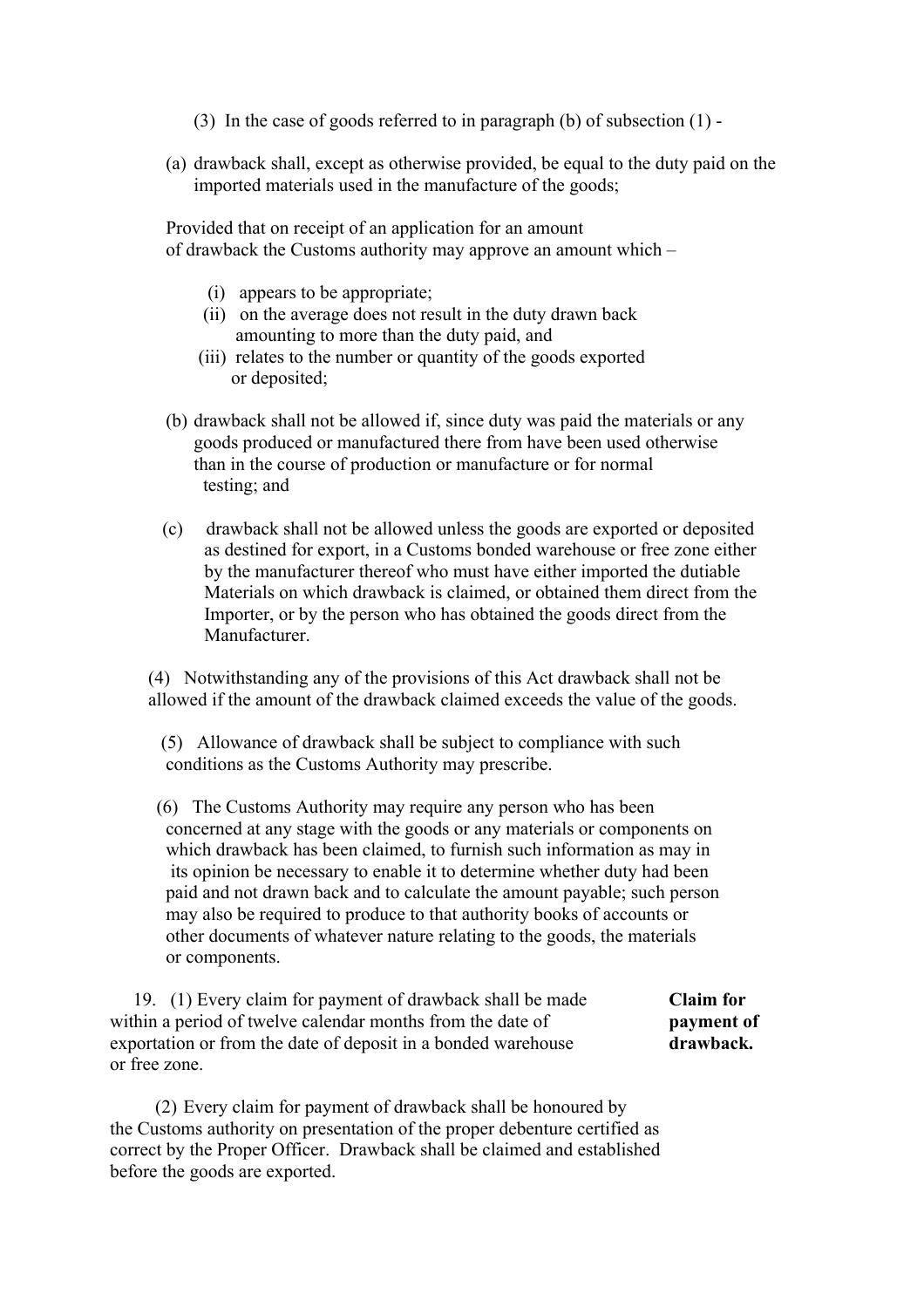**Declaration** 20. (1) The owner of any goods on which drawback is claimed **to be made** shall make a declaration in the prescribed form to the Customs **before pay-** Authority that the conditions under which drawback is allowed **ment of have been fulfilled subjected to actual exportation. drawback.** (2) Where it is proved to the satisfaction of the Customs Authority that any goods after having been duly placed on board an Aircraft, ship or vehicle for exportation have been destroyed by accident on board such aircraft, ship or vehicle any drawback payable on the goods shall be payable in the same manner as if the goods had been actually exported. (3) Where it is proved to the satisfaction of the Customs Authority that any goods after having duly been placed on board an aircraft, ship or vehicle, for exportation have been materially damaged by accident onboard such aircraft; ship or vehicle any drawback payable in respect of the goods shall, if they are either discharged in the Member State with the consent of the Customs Authority or abandoned to the Government or destroyed under Customs supervision, be payable as if the goods had been actually exported. **Excess** 21. (1) Whenever it is shown to the satisfaction of the Customs **Duty** Authority that duty had been paid on any imported or exported goods in **to be** excess of that which should have been paid under the law such excess duty **refun-** shall be refunded. **ded.** (2) Every claim for refund of duty shall be made within twelve months of payment of duty. (3) Every claim for refund of duty shall be honoured by the Customs authority on presentation of the proper debenture certified as correct by the Proper Officer. (4) (a) The Minister may remit or authorize the refund in whole or in part of any Customs duties payable or paid by any person on any goods imported or exported provided he is satisfied that it is just and equitable to do so. (b) The remission or refund authorized to be made under paragraph (a) hereof may apply either to specific instances or generally or in respect of a specified person or persons of a specified class.

> (c) In lieu of making any remission or refund under paragraph (a) hereof, the Minister may if satisfied that it is just and equitable to do so, direct that there shall be repaid to any person to whom the goods in question have been sold or transferred, an amount not exceeding the amount of Customs duties paid thereon or estimated to have been paid thereon.

(5) Under such regulations as the Minister may prescribe goods of foreign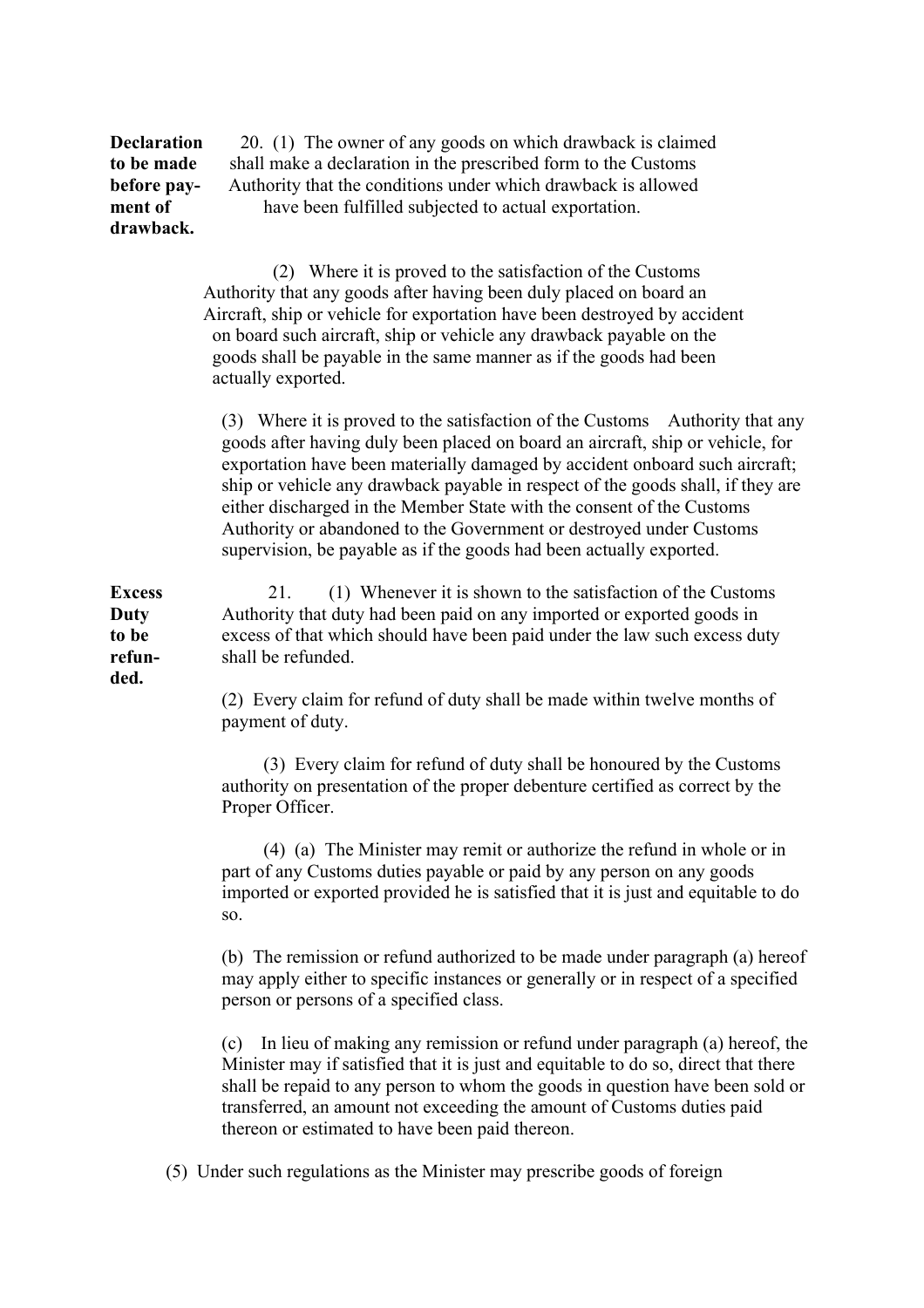or domestic origin for use as stores on ships and aircraft engaged in foreign trade outside the Member State may be withdrawn free of any duty from any Customs bonded warehouse or from continuous Customs custody elsewhere or from a free zone.

(6) Under such regulations as the Minister may prescribe, fuel oil, replacement parts, accessories, equipment and consumable ship's stores, other than clothing, tobacco and alcoholic beverages may be shipped free of import duty from any Customs bonded warehouse or from continuous Customs custody elsewhere or from a free zone, on any ship registered in either Member State and engaged in Intra-Union trade.

 22. (1) at the discretion of the Customs authority a bona fide alien **Bona fide** visitor to a Member State may be permitted to import temporarily **alien visitor** without payment of duty non-consumable goods including a **to Member** Motor vehicle nd boat required for his personal use during his visit **State**. without payment of duty on giving security for the duty leviable thereon and subject to such other conditions as the Customs Authority may impose:

Provided that –

- (a) security for the payment of duty may be furnished by cash deposit. When the value of any such goods does not exceed fifteen thousand Leones the Customs Authority may at its discretion permit importation without security;
- (b) all goods imported without payment of duty under the Authority of this section shall be exported within ninety days of importation or such further period not exceeding ninety days which the Customs Authority may at its discretion allow;
- (c) on the exportation of goods imported without payment of duty in accordance with this section, the bond shall be cancelled or the cash deposited refunded.
- (2) For the purposes of this section, "alien", means any person who is not citizen of a member State.

23. (1) where the goods were imported in pursuance of a **Refund of** contract of sale and duty was paid thereon but the description, **Customs**

 **Duty**.

quality, state or condition of the goods at the time of clearance from Customs custody was not in accordance with the contract then, if the importer either –

- (a) returns the goods to the supplier; or
- (b) abandons the goods to the Customs authority; or
- (c) allows destruction of the goods whilst under the supervision of
- the Customs Authority;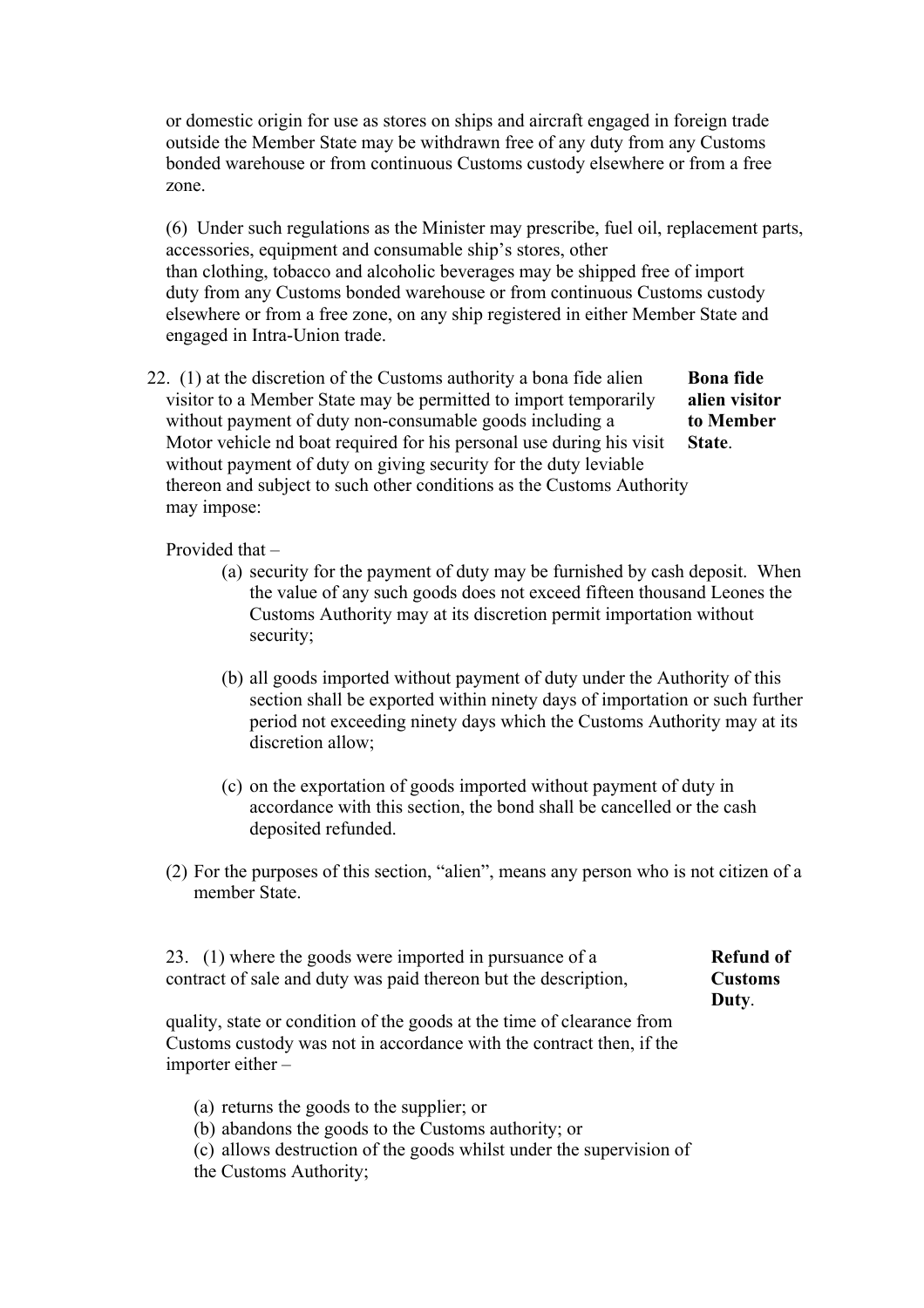the Customs Authority shall refund to the Importer any duties paid.

(2) Any refund under this section shall be subject to the Customs Authority being satisfied that the conditions mentioned herein have been complied with and that the goods have not been subjected to use after release from Customs custody other than to an extent necessary to discover that the goods were not in accordance with the contract.

(3) Where the Customs Authority is satisfied that the goods were shipped without the consent of the consignee and duty has been paid thereon, then if the goods are returned to the consignor or abandoned to the Customs Authority or destroyed under Customs Authority supervision, the Authority shall refund to the consignee the duty paid thereon.

(4) The provisions of this section shall not apply if the goods are not exported within ninety days of the date of release from Customs custody or such longer period not exceeding one year as the Customs authority may allow.

**Goods** 24. If any goods subject to the payment of specific duties of **imported** Customs are imported in any package either intended for sale or of a kind **in a package**. usually sold containing or commonly reputed to contain a specified quantity or volume of such goods, then such package shall be deemed to contain not less than such specified quantity or volume

.

**Standard** 25. (1) The Customs Authority may be notice in the **capacities** Gazette or its equivalent in a Member State specify standard capacities **for pack-** for packages containing goods liable to duty according to the liquid **ages and** measurements thereof, in all cases wherein its absolute discretion, it shall **liquids to** consider that such packages being such sizes within limits to be specified in **be speci-** the notice are reputed to be or are sold in packages, and there upon all **fied in** packages having capacities within the limits specified shall be deemed to **official** contain the standard capacities in the notice in each case. *Gazette.*

> (2) For the purpose of measuring liquids the Customs Authority may if it so desires, require that measurements should be calculated at a particular temperature to be specified by it before hand by notice in the official Gazette or its equivalent in a Member State.

 26. If any goods subject to the payment of duty according to **Calculation** the weight thereof are imported in any package intended for sale, **of duty when** or are of a kind usually sold with the goods when the same are **net weight of** sold retail, package is not marked or labelled or is not marked or is **goods is not** in the opinion of the Customs Authority, commonly sold as containing **known.** or commonly reputed to contain, a specific quantity if such goods, and if the importer is not able to satisfy the Customs Authority as to the correct net weight, the duty thereon shall be calculated according to the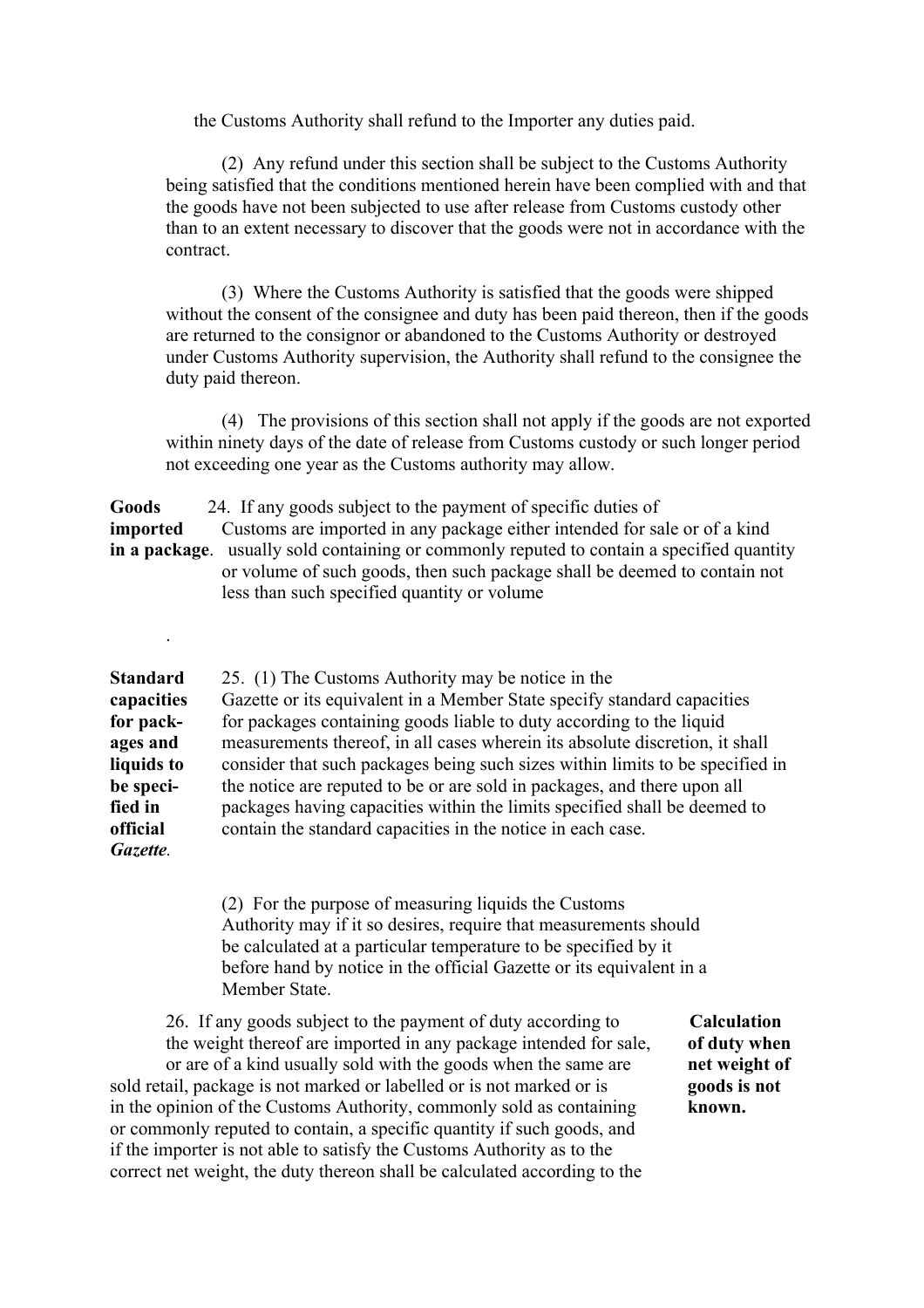gross weight of the package and its content.

27. If the Minister in accordance and consistent with the **Effect of** procedure established in the Protocol changes by administrative **administra**ruling the rate of duties or charges applicable to such goods under **tive direc**an established and uniform practice, no such duties or charges **tive by** shall have effect with respect to goods entered for consumption or **Minister.** withdrawn from bonded warehouse for consumption prior to the expiration of thirty days, or such longer period as the Minister consistent with such procedures and other provisions of the Protocol, may allow from the date of publication of that ruling. 28. Where the Customs Authority, satisfied that goods are **Power of** being imported temporarily with a view to subsequent re-exporta- **Customs** tion under a legal provision exempting them from duty it may make **Authority** regulations prescribing both the conditions under which the goods **to make** may be admitted without payment of duty and the penalties for non- **Regulations**. compliance with these conditions . 29. For Customs purposes the rates of exchange between **Rates of** the Leone, the Liberian Dollar and other currencies shall be those **Exchange**. published by the Central Banks of the Member States and applicable on the date on which duty becomes payable. 30. Goods shall be declared for Customs and statistical **Declaration** purposes according to the unit of quantity shown in the Common **of goods for** External Tariff. Where it is necessary to make conversions from **Customs and** other systems of measurements, the equivalents to be used shall be **statistica**l agreed between the Customs Authorities of the Member States and **purposes.** published in the official *Gazette* or its equivalent in the Member States. **Power of** 31. The Ministers of the Member States may by **Ministers or** Agreement make regulations for the purpose of **Member States to** carrying into effect the provision of this Act. **Make Regulations**. Provided that any such action shall be Consistent with the provisions of the Protocol.

| <b>Repeal and Saving,</b> | 32. The Customs Tariff Act, 1968 is hereby         |  |
|---------------------------|----------------------------------------------------|--|
| Act No.15 of 1968.        | repealed:                                          |  |
|                           | Provided that all Rules, Orders, Notices or        |  |
|                           | Other Regulations subsisting and made under that   |  |
|                           | Act shall remain in force until they are expressly |  |
|                           | Revoked or replaced by any Order.                  |  |

 Rule, Notice or other Regulation made under this Act.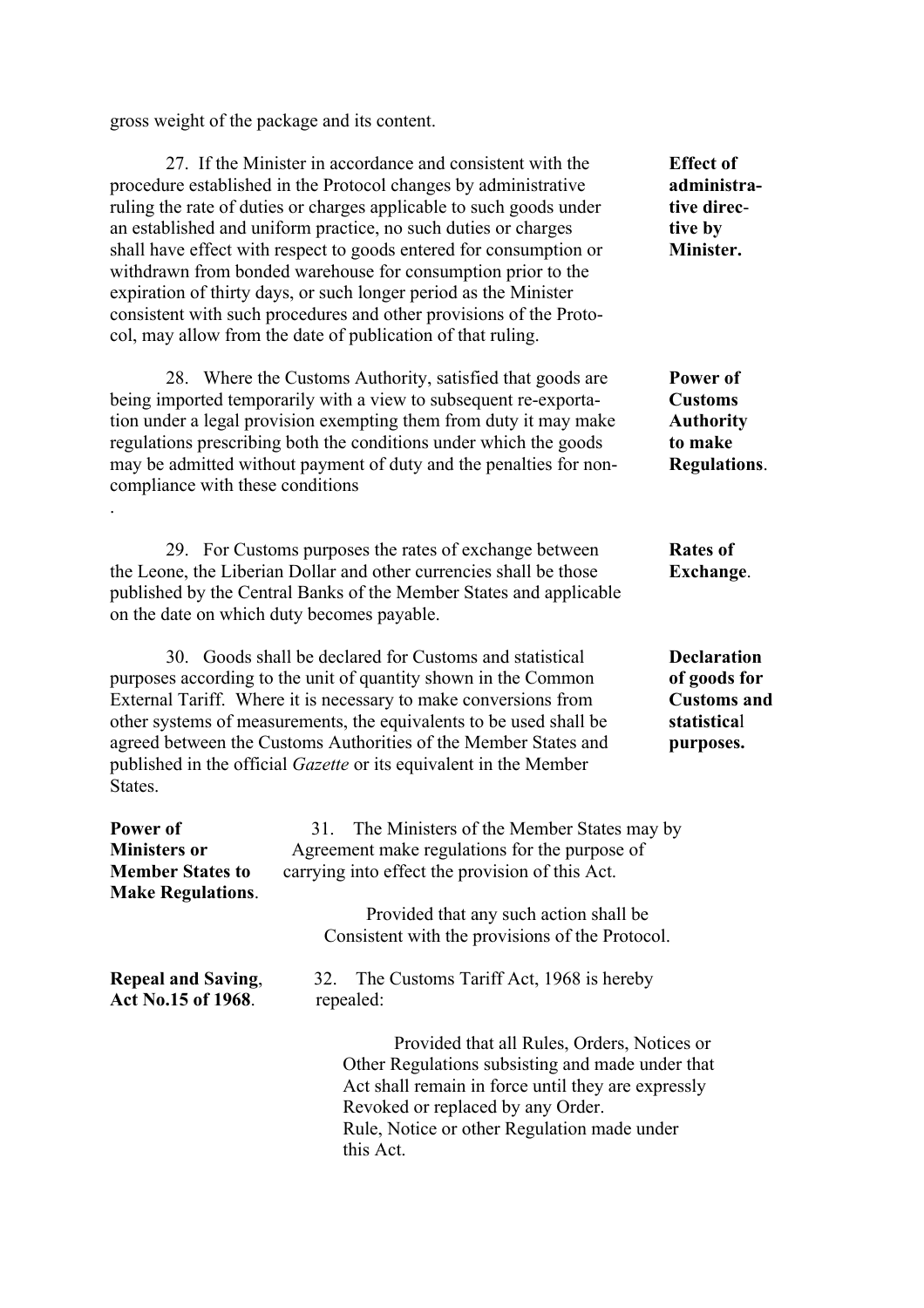#### THE SCHEDULE

See the External Tariff of the Republic of Sierra Leone Published by the Sierra Leone Government Bookshop on the 1<sup>st</sup> day of October, 1977.

Passed in Parliament this *8t*<sup>h</sup> day of *August*, in the year of our Lord one Thousand nine hundred and seventy-eight.

### **R.C.O. GILPIN-JACKSON**  *Acting Clerk of Parliament.*

 THIS PRINTED IMPRESSION has been carefully compared by me with the Bill which has passed Parliament and found by me to be a true and correctly printed copy of the said Bill

### **R.C.O. GILPIN-JACKSON**  *Acting Clerk of Parliament.*

### **PRINTED BY THE GOVERNMENT PRINTING DEPARTMENT, SIERRA LEONE GAZETTE No. 61 OF 24TH AUGUST, 1978**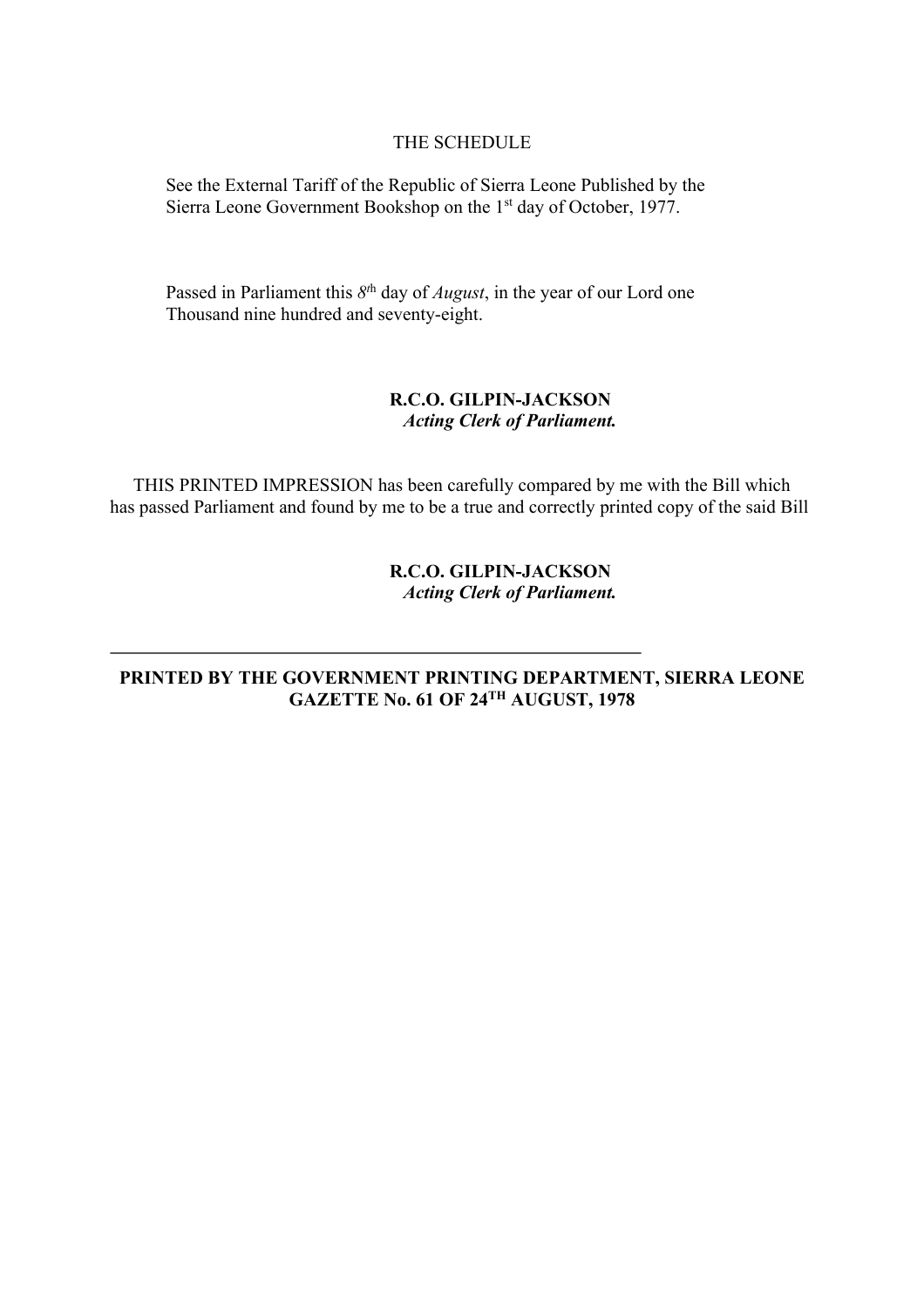# **PART I**

# **FIRST SCHEDULE**

## **THE EXTERNAL TARIFF OF THE REPUBLIC OF SIERRA LEONE**

# **PART II**

## **SECOND SCHEDULE**

### **GENERAL EXEMPTIONS FROM IMPORT DUTIES AND TAXES OF SIMILAR EFFECT**

- 1. Goods admitted in compliance with the provisions of this Schedule are exempt from the payment of duty and taxes of similar effect under the First Schedule.
- 2. The privilege of exemption from duties and taxes of similar effect shall be contingent upon compliance with regulations promulgated by the Minister of Finance.
- 3. Articles for which exemptions from duty is claimed other than items 100.08, 100.10 and 100.13, must quote the relevant Tariff classification reference as shown in chapters 1 to 98 of the First Schedule.
- 4. Exemption from the payment of duty shall be granted on any goods which are imported:

**100.01** by or for the account of the President

**100.02** in special circumstances with the approval of the President subject to such terms and conditions as the President may impose;

**100.03** in special economic circumstances as may be proposed by the Minister of Finance and approved by Act of Parliament or Statutory Instrument;

**100.04** by or on behalf of Representatives of Foreign Governments or public International Organisations not nationals of the customs territory and certified by the Minister of Foreign Affairs;

**100.05** by or for the account of Foreign Governments and Public International Organisations certified as such by the Minister of Foreign Affairs;

**100.06** for the general use of educational, and philanthropic institutions certified as such by the Minister of Finance excluding goods for the personal use of employees of such institutions and organisations or goods as may be determined by